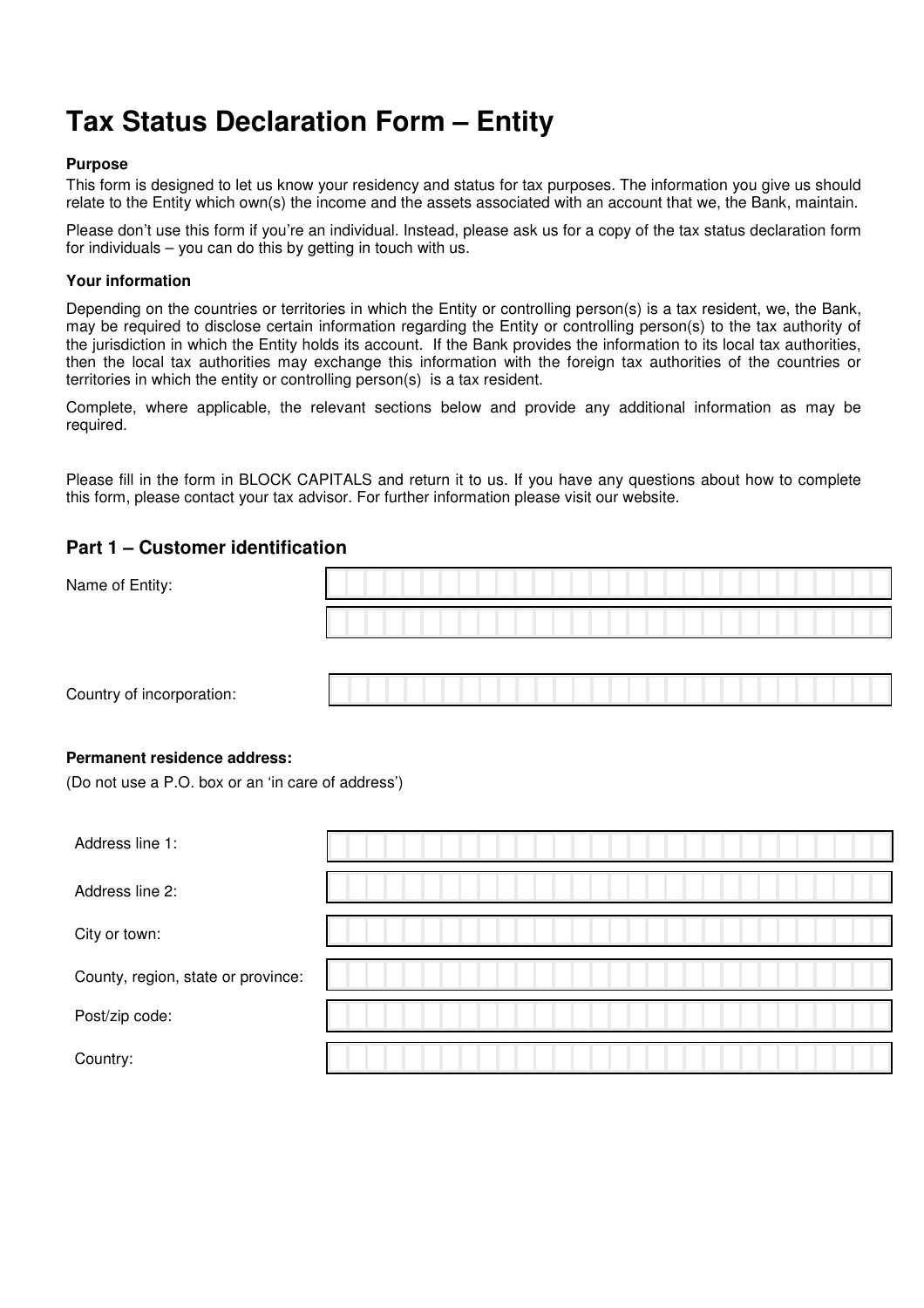### **Mailing address (if different from permanent address)**

| Address line 1:                    |  |
|------------------------------------|--|
| Address line 2:                    |  |
| City or town:                      |  |
| County, region, state or province: |  |
| Post/zip code:                     |  |
| Country:                           |  |

# **Part 2 – Tax residency information**

Please list below:

- All countries where, for the purposes of taxation, the Entity is a tax resident or citizen
- The Entity's Tax payer Identification Number (TIN) in each country (or initial to indicate a TIN is unavailable) and
- If the Entity has been tax resident in the country(s) detailed below for the last calendar year (Y/N). If no is selected please enter the applicable dates

|         |            | Initial<br>If TIN<br>unavailable | Tax resident<br>If your tax residency has changed<br>for the last<br>in the last calendar year please<br>provide dates below<br>calendar<br>year (Y/N) |      |    |
|---------|------------|----------------------------------|--------------------------------------------------------------------------------------------------------------------------------------------------------|------|----|
| Country | <b>TIN</b> |                                  |                                                                                                                                                        | From | Tο |
|         |            |                                  |                                                                                                                                                        |      |    |
|         |            |                                  |                                                                                                                                                        |      |    |
|         |            |                                  |                                                                                                                                                        |      |    |
|         |            |                                  |                                                                                                                                                        |      |    |
|         |            |                                  |                                                                                                                                                        |      |    |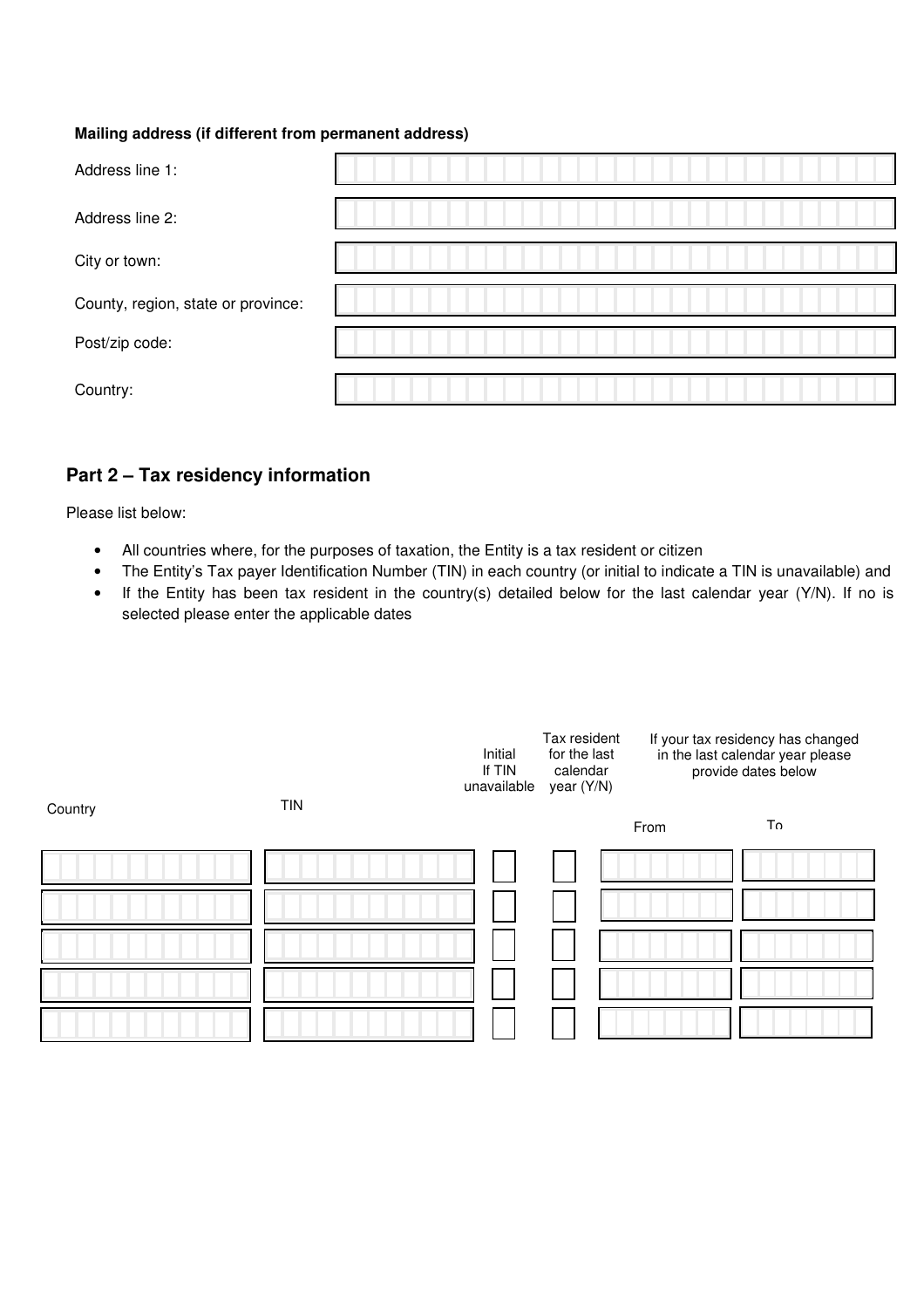# **Part 3 – Entity certification**

Please identify the account holder as one of the following:

- (a) Specified US person
- (b) US person other than a specified US person
- (c) Non-US person

If the account holder is a specified US person or a US person other than a specified US person, provide the US TIN:

Is the account holder treated as a trust in its country or territory  $YES$   $\Box$  NO  $\Box$ of tax residency?:

**If yes, please enclose a certified copy of the trust deed** 

| $\blacksquare$             |  |
|----------------------------|--|
| $\mathcal{L}^{\text{max}}$ |  |
| $\mathbb{R}^n$             |  |
|                            |  |
|                            |  |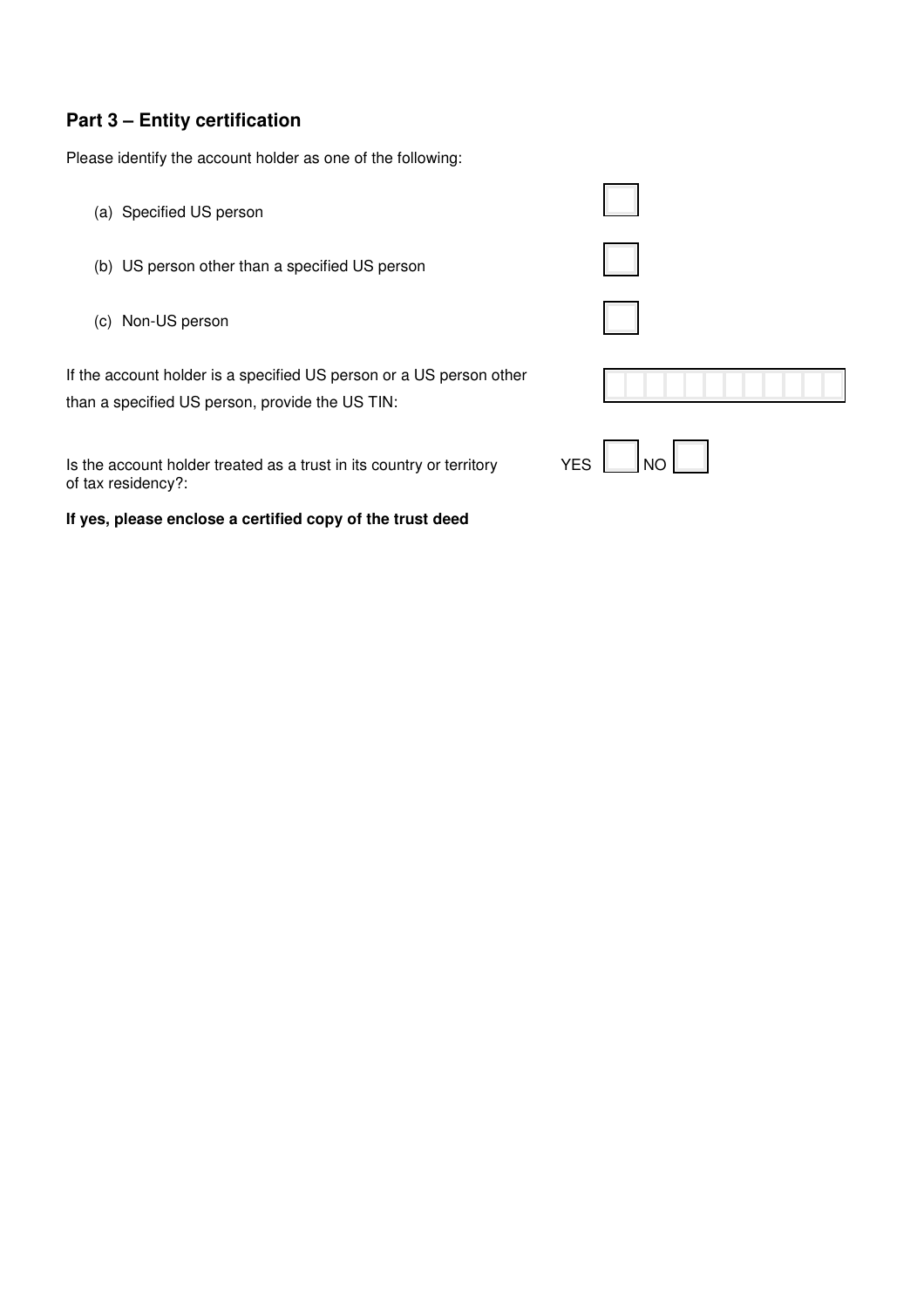# **Part 4 – Entity's Tax status certification**

We are required to identify customers tax residencies and tax statuses, therefore please complete the Foreign Account Tax Compliance Act (FATCA) and Common Reporting Standard (CRS) tax status certifications sections below. The tax status definitions and criteria differ under the legislations so you are required to select one option each from Section A and Section B

For further information on FATCA and CRS, and/or to help determine what type of entity you are for international tax sharing reporting purposes please see our website **www.oneaccount.com/taxresidency**

# **Section A - FATCA tax status certification**

**For an Entity classified for tax purposes as a foreign financial institution ONLY complete the section below.** 

#### **Foreign Financial Institution**

If the Entity is a Foreign Financial Institution ("FFI") for tax purposes, under the aforementioned international agreements, please tick the box and complete either section (a) or (b).

(a) Please provide the FFI's Global Intermediary Identification Number ("GIIN"):

If you do not have a GIIN but you are sponsored by another FFI which does have one, please fill in your sponsoring FFI's GIIN above and their name in the box below:

(b) If you can't provide a GIIN, please detail the reason why:

#### **For an Entity classified for tax purposes as a non-financial foreign Entity, ONLY complete the section below.**

#### **Non-Financial Foreign Entity (NFFE)**

If the Entity is a non-financial foreign entity for tax purposes, confirm your classification below:

Passive NFFE (please complete Section C)

| (Sponsored) Direct    |  |
|-----------------------|--|
| <b>Reporting NFFE</b> |  |

**If the Entity is not one of the above classifications in Section A, please indicate the tax classification below. For a list of acceptable 'other' classifications please visit www.oneaccount.com/taxresidency** 

**Other tax classification:**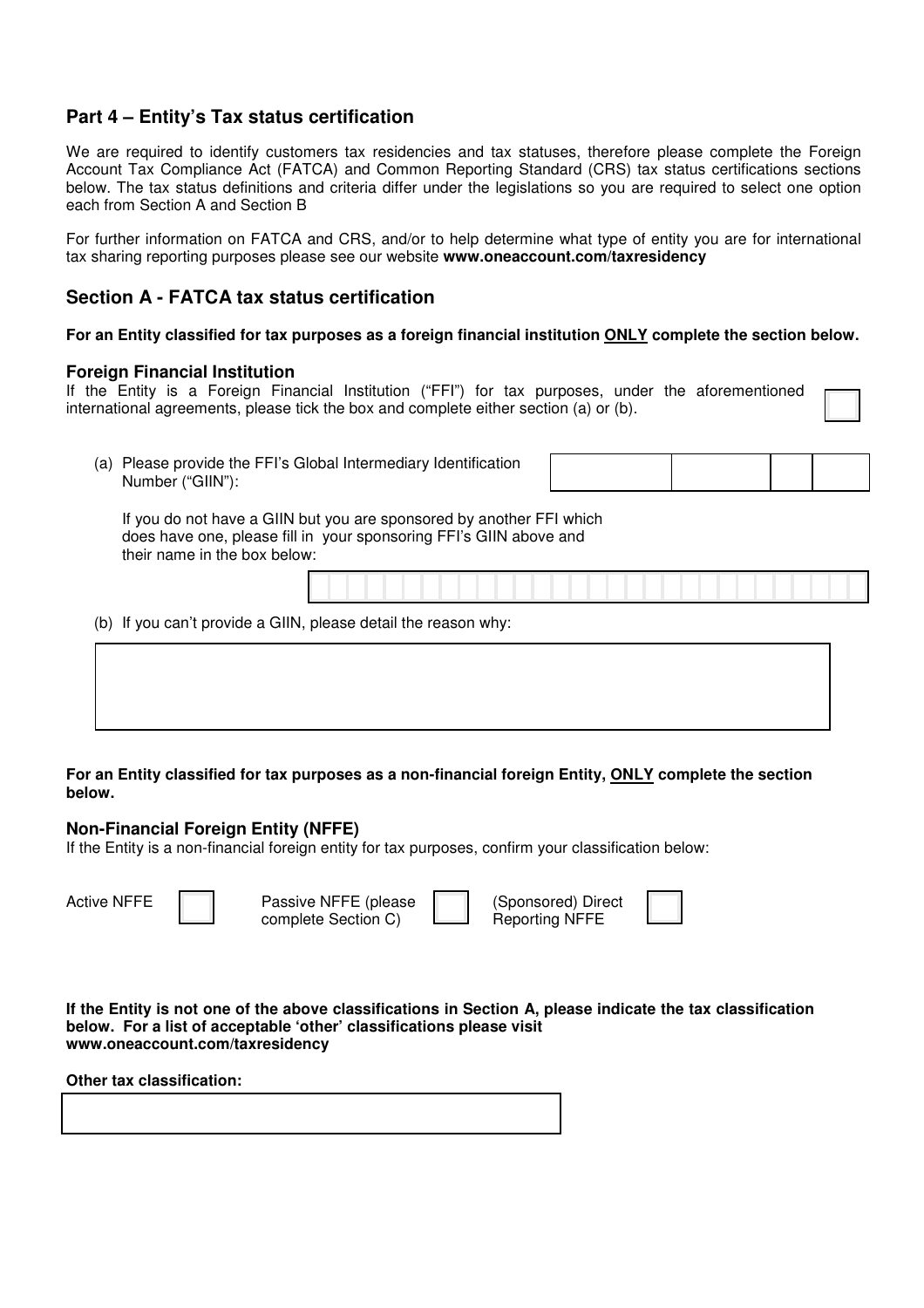# **Section B - CRS tax status certification**

#### **For an Entity classified for tax purposes as a Financial Institution ONLY complete the Section below. Please select one of the following classifications:**

- (a) Financial Institution Investment Entity
	- i) An Investment Entity located in a Non-Participating Jurisdiction and managed by another Financial Institution (Please complete Section C)
	- ii) Other Investment Entity
- (b) Financial Institution which is a depositary institution, custodial institution or a Specified Insurance Company
- (c) Financial Institution which is non reporting, select one:
	- i. Government Entity
	- ii. International Organisation
	- iii. Central Bank
	- iv. Broad Participation Retirement Fund
	- v. Narrow Participation Retirement Fund
	- vi. Pension Fund of  $(i) (iii)$  above
	- vii. Exempt Collective Investment Vehicle
	- viii. Trustee Documented Trust
	- ix. Qualified Credit Card Issuer
	- x. Other

#### **For an Entity classified for tax purposes as a non-financial Entity, ONLY complete the section below. Please select one of the following classifications:**

(d) Active NFE – a corporation where the stock is regularly traded on an established securities market or related Entity of such corporation

- i. Please provide the name of the established securities market on which the corporation is traded:
- ii. If you are a related Entity of a regularly traded corporation, please provide the name of regularly traded corporation:
- (e) Active NFE Government Entity
- (f) Active NFE an International Organisation
- (g) Active NFE other than  $(d)$ - $(f)$  above
- (h) Passive NFE please complete Section C





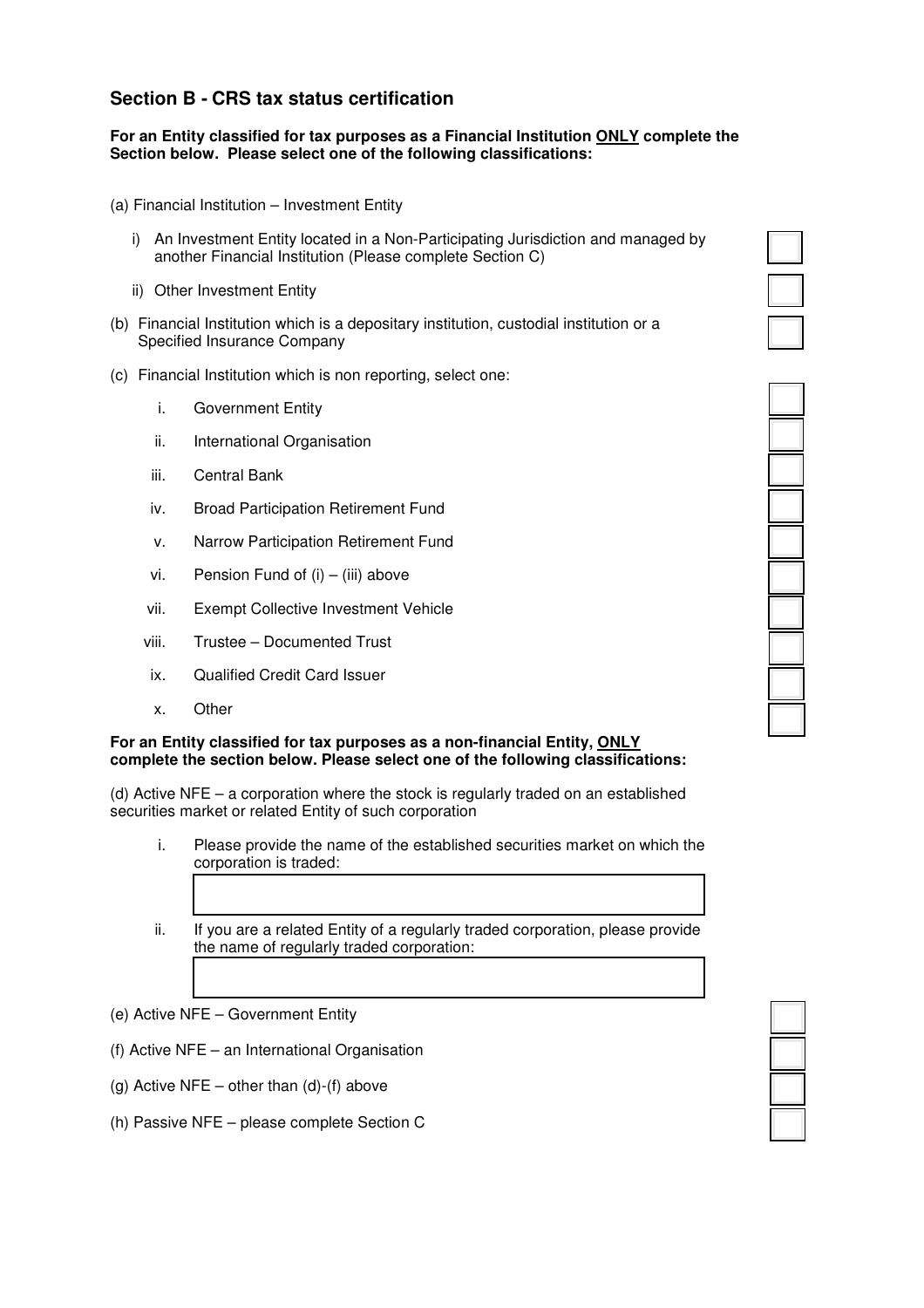#### **Section C – Controlling person(s) – Only fill this in if you've ticked that you're a Passive NFFE in Section 4A or a Passive NFE or an Investment Entity located in a Non-Participating Jurisdiction in Section 4B**

Please complete the table below with details of each controlling person. If you need more space, then please continue on a separate sheet, sign it, date it, and attach it to this form.